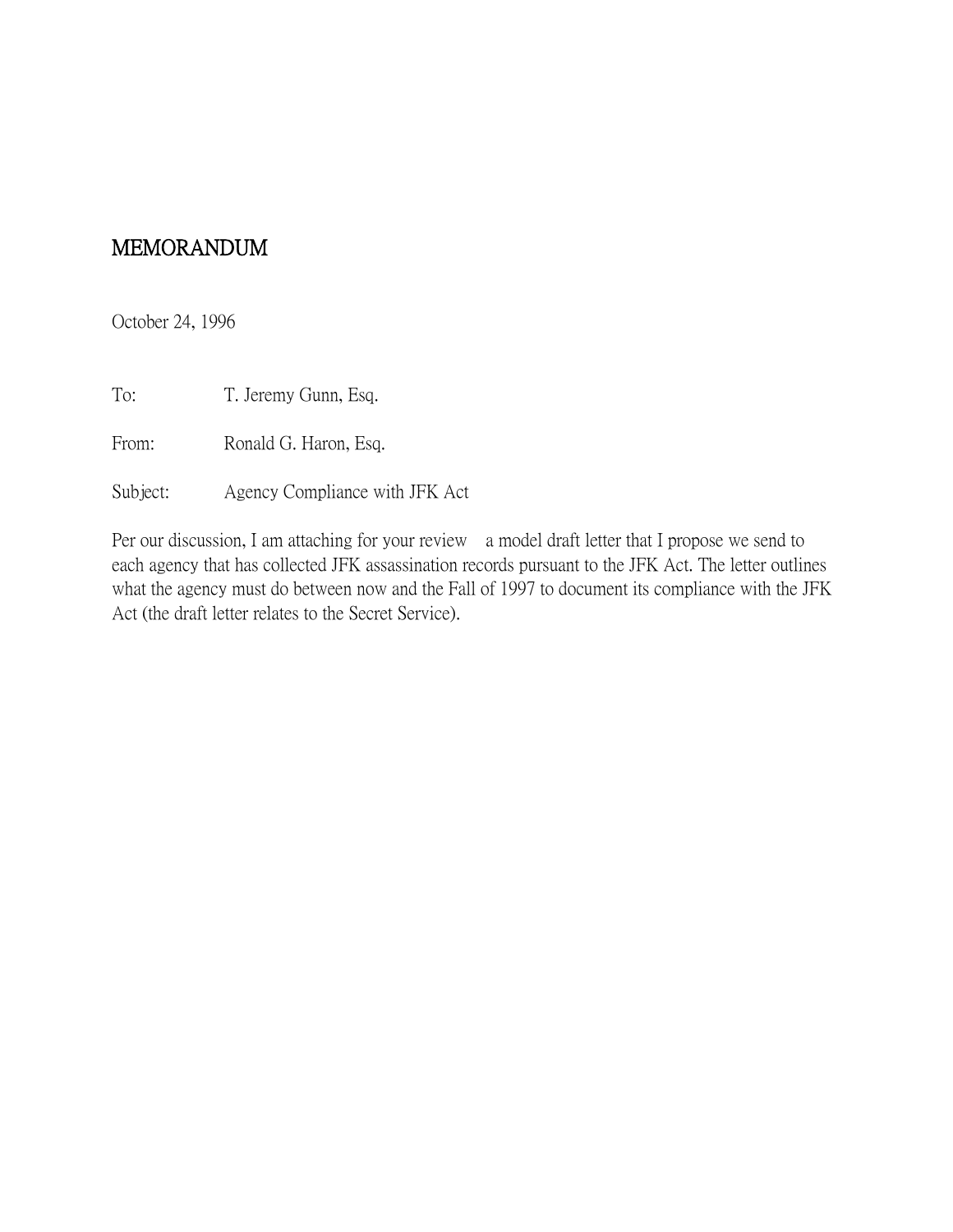October 24, 1996

The Honorable Eljay B. Bowron **Director** United States Secret Service 1800 G Street, N.W. Washington, D.C. 20223

Re: Compliance of the Secret Service with the JFK Assassination Records Collection Act, 44 U.S. C. Sec. 2107

Dear Honorable Bowron:

This letter hereby constitutes a formal request by the Assassination Records Review Board ("ARRB") to the Secret Service that it undertake certain steps to document its compliance with the President John F. Kennedy Assassination Records Collection Act, 44 U.S.C. Sec. 2107 (Supp. V 1994) ("JFK Act"). The ARRB is making this formal request to all agencies in possession of records related to the assassination of President Kennedy.

The purpose of this request is to provide the fullest assurance to Congress, and ultimately the American public, that the United States Government has faithfully and diligently sought to locate and disclose all of its records relating to President Kennedy's assassination. As you know, among the broad purposes behind the JFK Act was to dispel any public perception that the United States Government is withholding relevant materials on the assassination from the public. See, e.g., Assassination Materials Disclosure Act, H. R. Rep. No. 102-625, Part 1, 102d Cong. 2d Sess. (1992) ("The Federal Government's failure to release official materials has contributed to numerous conspiracy theories and fueled charges of government complicity in the assassination . . . a salutary purpose is served in opening these files [regarding the JFK assassination ] to allay the suspicion of government cover-up."). The ARRB believes that this purpose can best be effected if each agency fully explains what steps it has taken to locate relevant records that relate to the Kennedy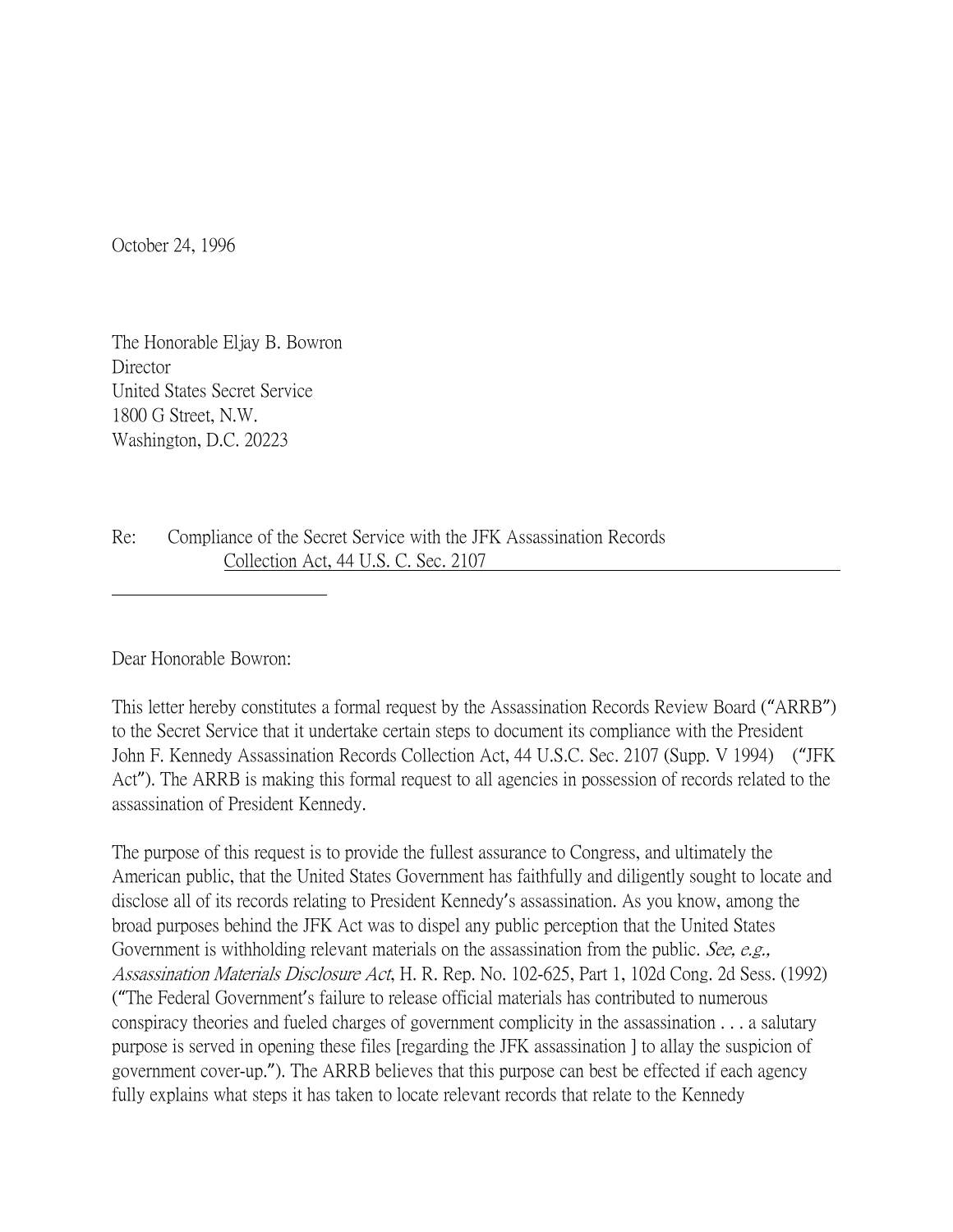assassination, including a full explanation of the circumstances surrounding any destruction of such records.

In order to provide to Congress a comprehensive accounting of each federal agency's compliance with the JFK Act, the ARRB hereby requests each agency, including the Secret Service, to take the following measures in accordance with the timetable below:

1. Designation of Responsible Agency Official: By November 15, 1996, each agency shall designate the agency official who is ultimately responsible for assuring that the agency has complied with its obligations under the JFK Act, including the identification, location, and organization of assassination records and the transmission of those records to the National Archives and Records Administration ("National Archives").

2. Declaration of Compliance: By November 30, the responsible agency official shall execute a declaration under oath setting forth the steps that the agency has taken to locate assassination records. The declaration shall include to the fullest extent possible the following information:

a. An identification of all files made available to the Warren Commission, including records made available to the FBI in its capacity as investigator for the Commission, and a description of the ultimate disposition of those files including whether they have been transmitted to the National Archives pursuant to the JFK Act.

b. An identification of all files that were made available to the House Select Committe on Assassinations, and a description of the ultimate disposition of those files including whether they have been transmitted to the National Archives pursuant to the JFK Act.

c. A complete description of all steps that the agency took to identify any assassination records within the possession, custody, or control of the agency, including but not limited to an identification of any departmental file indices consulted, the names and titles of the persons who were tasked with conducting the search, the physical locations for the search, whether the search included active and archive files, the specific steps that were taken to locate and retrieve materials in archives, and the criteria used by the agency to locate assassination records.

d. A description of the steps that the agency took to locate records or files identified to the agency by the ARRB as potentially containing or constituting assassination records.

e. A description of the assassination records that the agency ultimately located in complying with the JFK Act. The description shall include the custodian, origin and identity of the file or record, a summary of the relevant subjects covered by the file or record, and the approximate volume of records located.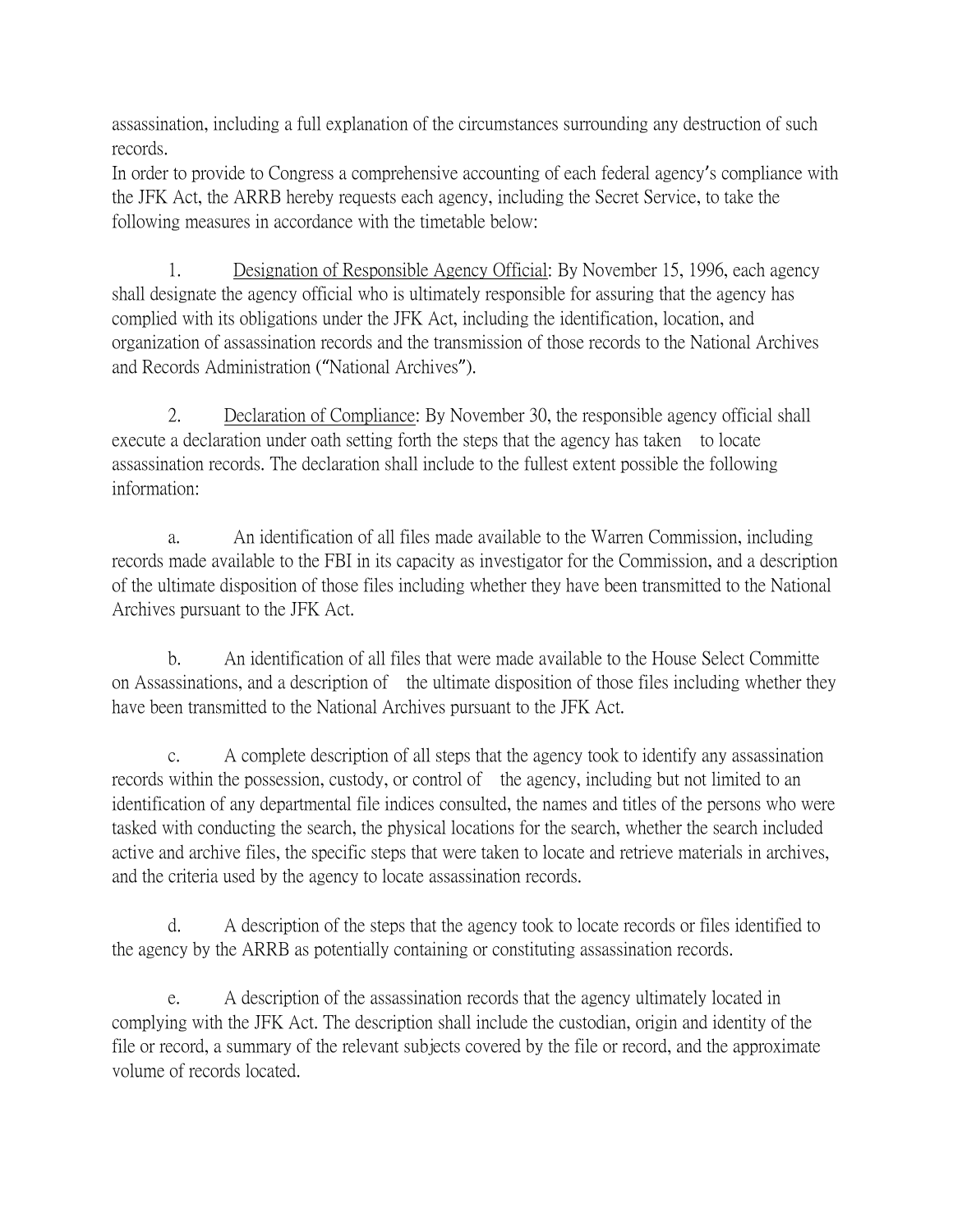Eljay B. Bowron October 24, 1996 Page 2

f. The status of remaining work to be done by the agency in fully complying with the JFK Act, including a description of any additional searches for files that must be done and the status of any further review and declassification that must be done with respect to assassination records already identified by the agency.

The declaration shall be executed and submitted to the ARRB by December 1, 1996.

3. ARRB Interview With Responsible Agency Official: Shortly after the submission of the agency's declaration, the responsible official shall be made available to the ARRB for an interview regarding the agency's location of assassination records. This will be used as an opportunity to resolve any outstanding matters about the agency's search, including any follow-up tasks to be completed by the agency. The ARRB anticipates that these interviews will be conducted in December 1996 and January 1997.

4. Submission of Final Agency Declaration of Compliance: By July 1, 1997, the agency should expect to complete the process of identification, location, and declassification of its assassination records at which time it will submit to the ARRB a final declaration certifying its compliance with the provisions of the JFK Act. This final declaration shall also supplement the earlier declaration by detailing any further steps that were conducted by the agency in identifying and locating assassination records.

5. Compliance Depositions: Starting on August 1, 1997, the ARRB may conduct depositions of the responsible agency person regarding the agency's compliance with the JFK Act. The decision to take a compliance deposition of an agency will be made on a case by case basis, taking into account the sufficiency of the agency's efforts to fully account for its compliance with the JFK Act. In the event that the ARRB decides to commence a compliance deposition of an agency, the responsible agency designee will be expected to testify under oath with respect to any and all issues relating to the agency's record search, including the scope of the search, the identity of files searched, the destruction of any relevant records, and any other matters set forth in the declarations.

The ARRB respectfully requests that the Secret Service endeavor to comply with the above-outlined program by the dates specified so that the ARRB and all the federal agencies subject to the JFK Act can successfully complete their mission by the stautory deadline set by Congress, which is October 1997. We ask that the Secret Service provide in writing to the ARRB as soon as possible its full intention and committment to document its compliance with the JFK Act in the manner and by the times set forth herein. Your cooperation is appreciated.